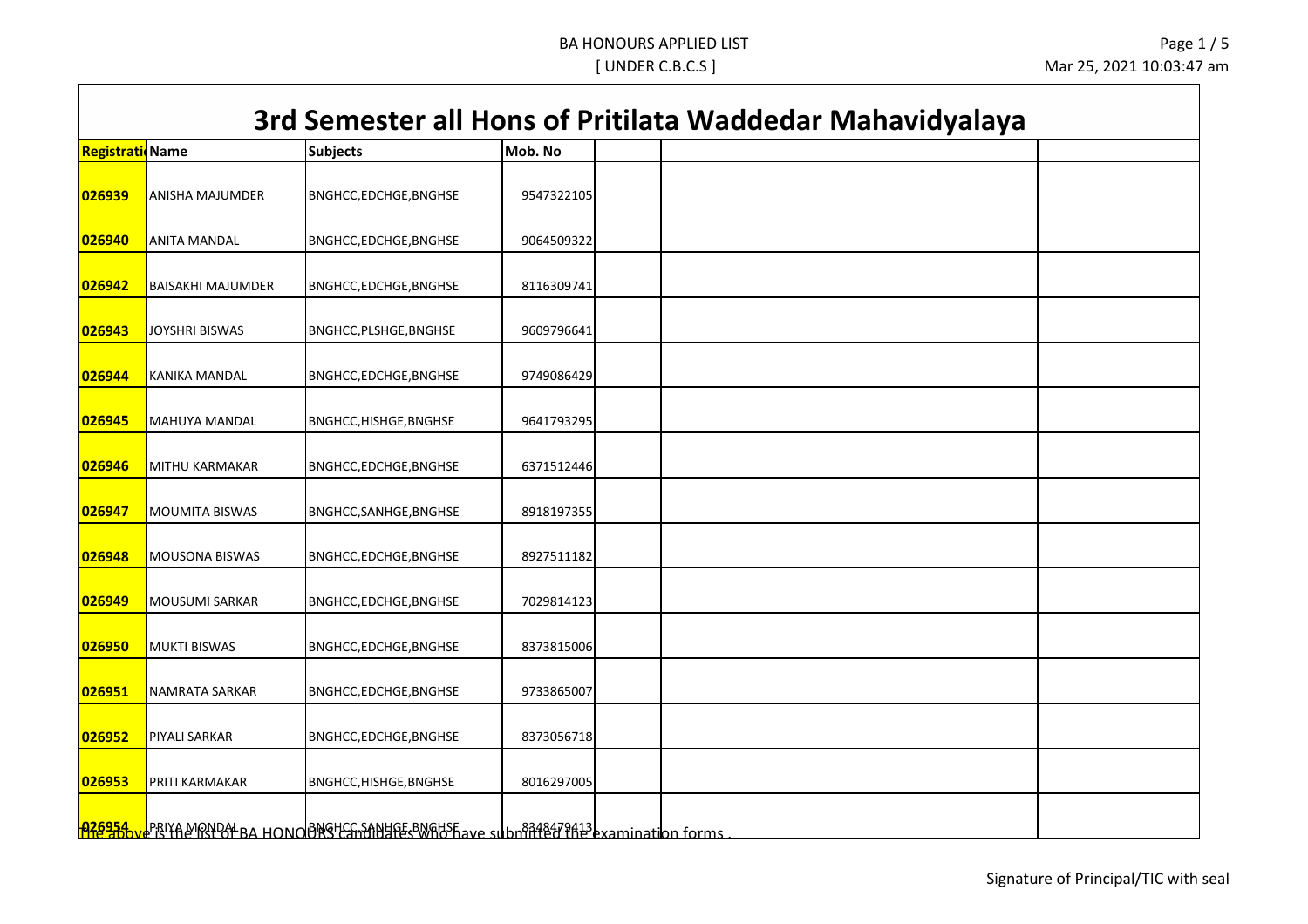## **Registration No Name Subjects Mob. No 3rd Semester all Hons of Pritilata Waddedar Mahavidyalaya 026955** PUJA ROY BNGHCC,EDCHGE,BNGHSE 9564720234 **026956** RAMA SAHA BNGHCC,EDCHGE,BNGHSE 9734670510 **026957** RIMPA SAHA BNGHCC,EDCHGE,BNGHSE 9732347101 **026958** SAMPA BISWAS BNGHCC,EDCHGE,BNGHSE 9609144183 **026959 SUKLA MALLICK BINGHCC,EDCHGE,BNGHSE 19732984363 026961** TITLY SAMADDER BNGHCC,EDCHGE,BNGHSE 9732053201 **026962** ARINDAM BISWAS BNGHCC,EDCHGE,BNGHSE | 9735313110 **026964** INDRAJIT PAUL BNGHCC,EDCHGE,BNGHSE | 8509628954 **026965** SASWATA MITRA BNGHCC,EDCHGE,BNGHSE | 8768764174 **026968** MADHUMITA KARMAKAR EDCHCC,SANHGE,EDCHSE 8436110319 **026969** NARGIS KHATUN EDCHCC,HISHGE,EDCHSE 9382497668 **026970** RIMA ADHIKARY EDCHCC,HISHGE,EDCHSE 9832221677 **026971** SANJUKTA BISWAS EDCHCC,HISHGE,EDCHSE 9153400038 **026972** BILTU SARKAR EDCHCC,HISHGE,EDCHSE 8918482574 **026974 P**ABITRA KUMAR BALA NOFFREC, PLSHGE, EDCHSE have submitted the above examination forms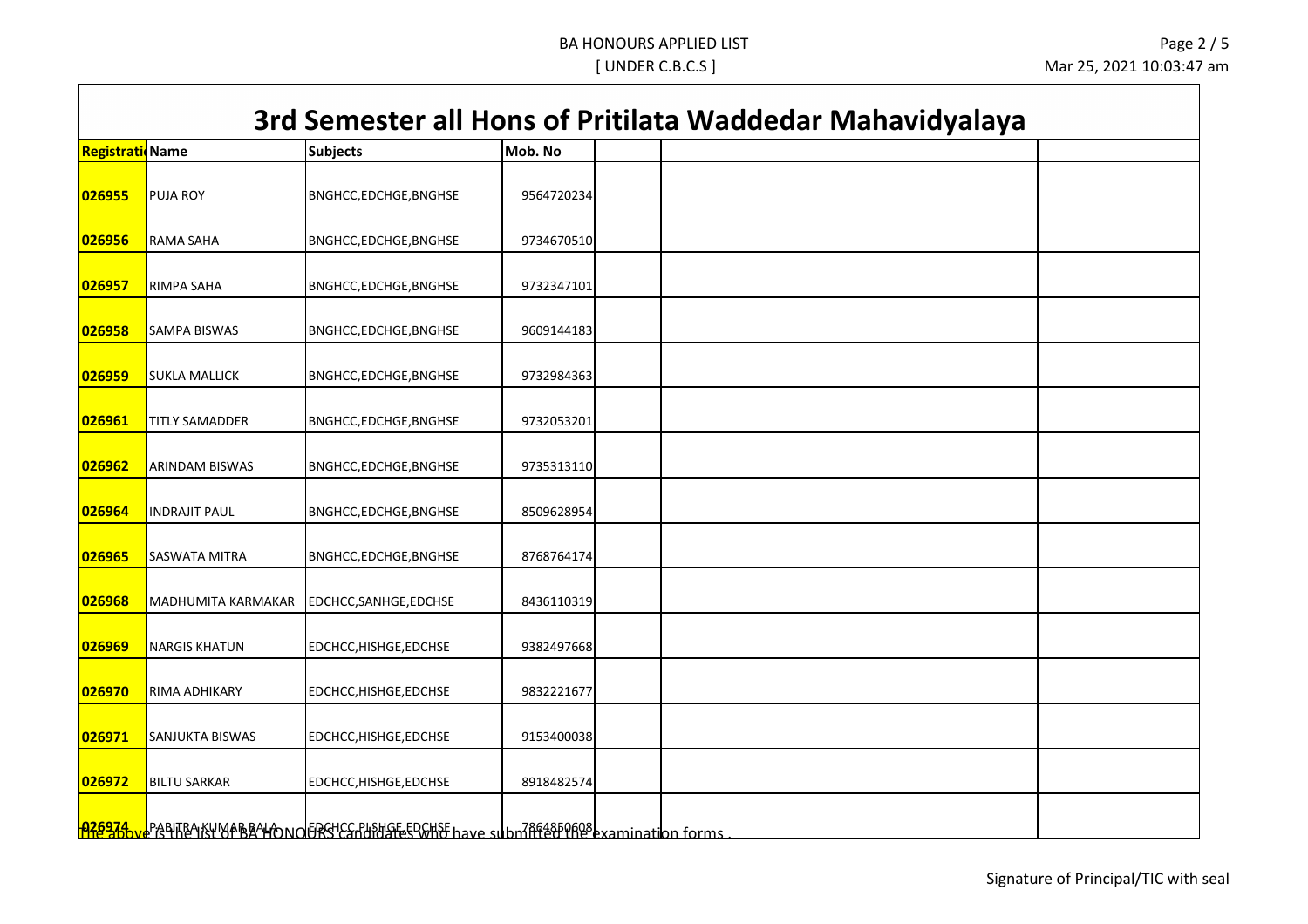### **3rd Semester all Hons of Pritilata Waddedar Mahavidyalaya**

| <b>Registrati</b> Name |                        | <b>Subjects</b>                                                                             | Mob. No    |  |
|------------------------|------------------------|---------------------------------------------------------------------------------------------|------------|--|
| 026976                 | <b>ADITI BISWAS</b>    | ENGHCC, EDCHGE, ENGHSE                                                                      | 9732603417 |  |
| 026977                 | <b>BIPASHA SIKDER</b>  | ENGHCC, PLSHGE, ENGHSE                                                                      | 9153084591 |  |
| 026978                 | <b>BRISTI SIKDER</b>   | ENGHCC, PHIHGE, ENGHSE                                                                      | 9064594101 |  |
| 026979                 | RICKTA CHAKRABORTY     | ENGHCC, HISHGE, ENGHSE                                                                      | 7872858949 |  |
| 026981                 | <b>RUMI DAS</b>        | ENGHCC, HISHGE, ENGHSE                                                                      | 7872359730 |  |
| 026982                 | <b>SUPARNA BAIRAGI</b> | ENGHCC, EDCHGE, ENGHSE                                                                      | 9734916859 |  |
| 026983                 | <b>SWAPNA MAJUMDER</b> | ENGHCC, HISHGE, ENGHSE                                                                      | 8327597727 |  |
| 026984                 | TRIPTI BAKSHI          | ENGHCC, PLSHGE, ENGHSE                                                                      | 8391939883 |  |
| 026985                 | ANUPAM CHAKRABORTY     | ENGHCC, PLSHGE, ENGHSE                                                                      | 9083439453 |  |
| 026987                 | ARUNABHA SAHA          | ENGHCC, PLSHGE, ENGHSE                                                                      | 6294224171 |  |
| 026989                 | PRITAM DAS             | ENGHCC, PLSHGE, ENGHSE                                                                      | 8145271654 |  |
| 026991                 | <b>RUPAM DUTTA</b>     | ENGHCC, EDCHGE, ENGHSE                                                                      | 8918499389 |  |
| 026992                 | <b>SAGAR BISWAS</b>    | ENGHCC,EDCHGE,ENGHSE                                                                        | 9749948030 |  |
| 026993                 | SAGAR MAJUMDER         | ENGHCC,EDCHGE,ENGHSE                                                                        | 9064936068 |  |
|                        |                        | <b>026997 exphasis playes HONOFIES Candidate ENGHS</b> have submitted the examination forms |            |  |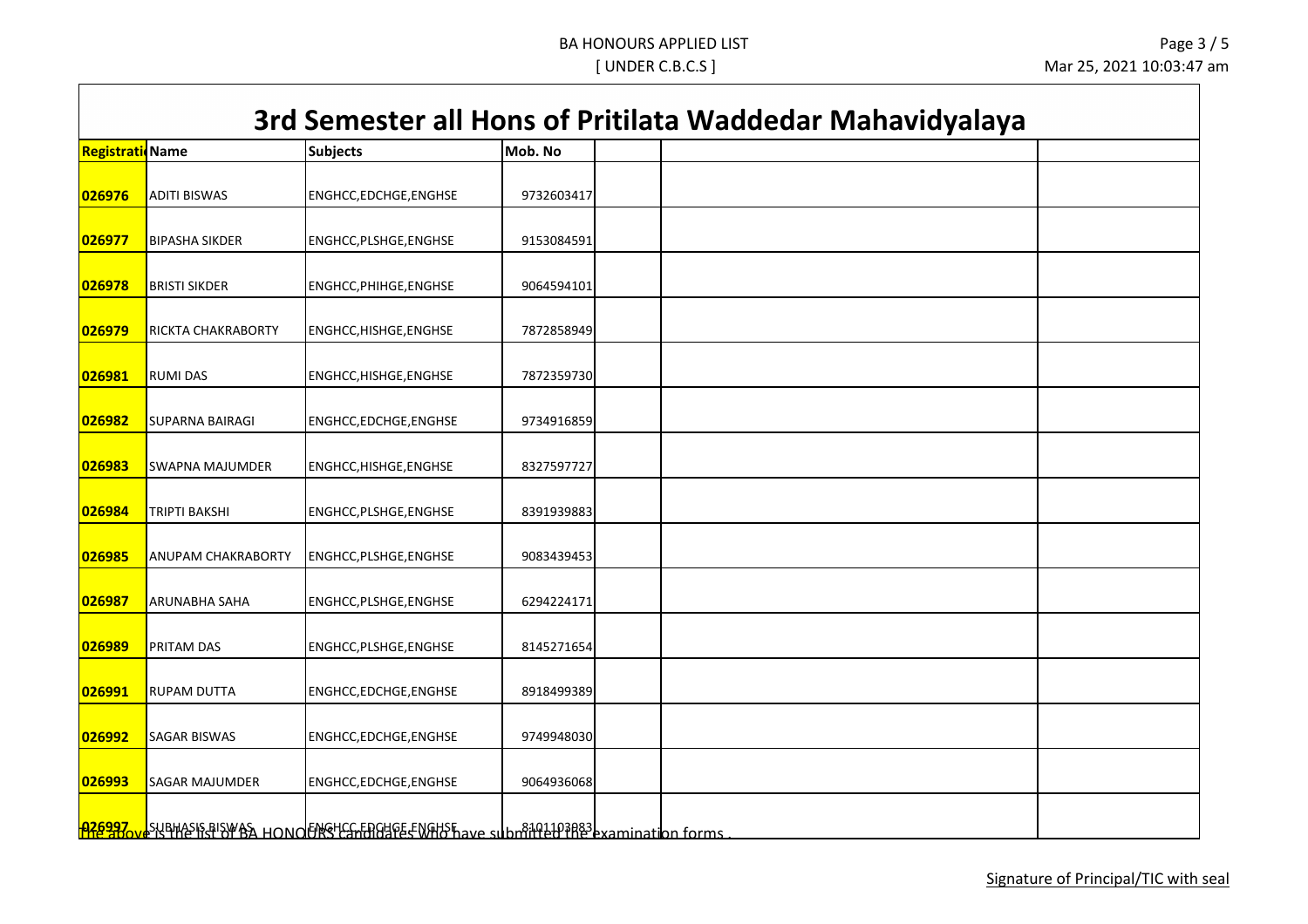### **3rd Semester all Hons of Pritilata Waddedar Mahavidyalaya**

| Registrati | idName                     | <b>Subjects</b>                                                                              | Mob. No    |  |
|------------|----------------------------|----------------------------------------------------------------------------------------------|------------|--|
|            |                            |                                                                                              |            |  |
| 026998     | <b>CHANDRA BISWAS</b>      | HISHCC, SANHGE, HISHSE                                                                       | 9831841895 |  |
|            |                            |                                                                                              |            |  |
| 026999     | <b>CHANDRIMA BISWAS</b>    | HISHCC, BNGHGE, HISHSE                                                                       | 9734573130 |  |
|            |                            |                                                                                              |            |  |
| 027000     | <b>LILI ROY</b>            | HISHCC, BNGHGE, HISHSE                                                                       | 7076450485 |  |
|            |                            |                                                                                              |            |  |
| 027001     | <b>MAMPY SARKAR</b>        | HISHCC, BNGHGE, HISHSE                                                                       | 6296362913 |  |
|            |                            |                                                                                              |            |  |
| 027002     | POPI KARMAKAR              | HISHCC, SANHGE, HISHSE                                                                       | 9635055872 |  |
| 027003     | PRIYASHA BISWAS            |                                                                                              | 7001247795 |  |
|            |                            | HISHCC, SANHGE, HISHSE                                                                       |            |  |
| 027004     | <b>SAMPA BISWAS</b>        | HISHCC, SANHGE, HISHSE                                                                       | 9734075070 |  |
|            |                            |                                                                                              |            |  |
| 027006     | <b>BIJAN SARKAR</b>        | HISHCC, EDCHGE, HISHSE                                                                       | 9775270803 |  |
|            |                            |                                                                                              |            |  |
| 027007     | <b>DIP MAJUMDAR</b>        | HISHCC, BNGHGE, HISHSE                                                                       | 8609911909 |  |
|            | HARICHHUR RAHAMAN          |                                                                                              |            |  |
| 027008     | <b>MALITA</b>              | HISHCC, BNGHGE, HISHSE                                                                       | 9832490223 |  |
|            |                            |                                                                                              |            |  |
| 027009     | <b>KISHOR KUMAR HALDER</b> | HISHCC, BNGHGE, HISHSE                                                                       | 9064349321 |  |
|            |                            |                                                                                              |            |  |
| 027010     | MOSHIAR MONDAL             | HISHCC, PLSHGE, HISHSE                                                                       | 6294677916 |  |
|            |                            |                                                                                              |            |  |
| 027011     | PIJUSH BISWAS              | HISHCC, PLSHGE, HISHSE                                                                       | 8972991883 |  |
| 027012     | PRODIP ROY                 |                                                                                              |            |  |
|            |                            | HISHCC, PHIHGE, HISHSE                                                                       | 6295167637 |  |
|            |                            |                                                                                              |            |  |
|            |                            | PRZ913 review SANDIE FILAKFABORIAN OUTSEC-BNGHGE-USHSE have submitted TRQ1 examination forms |            |  |